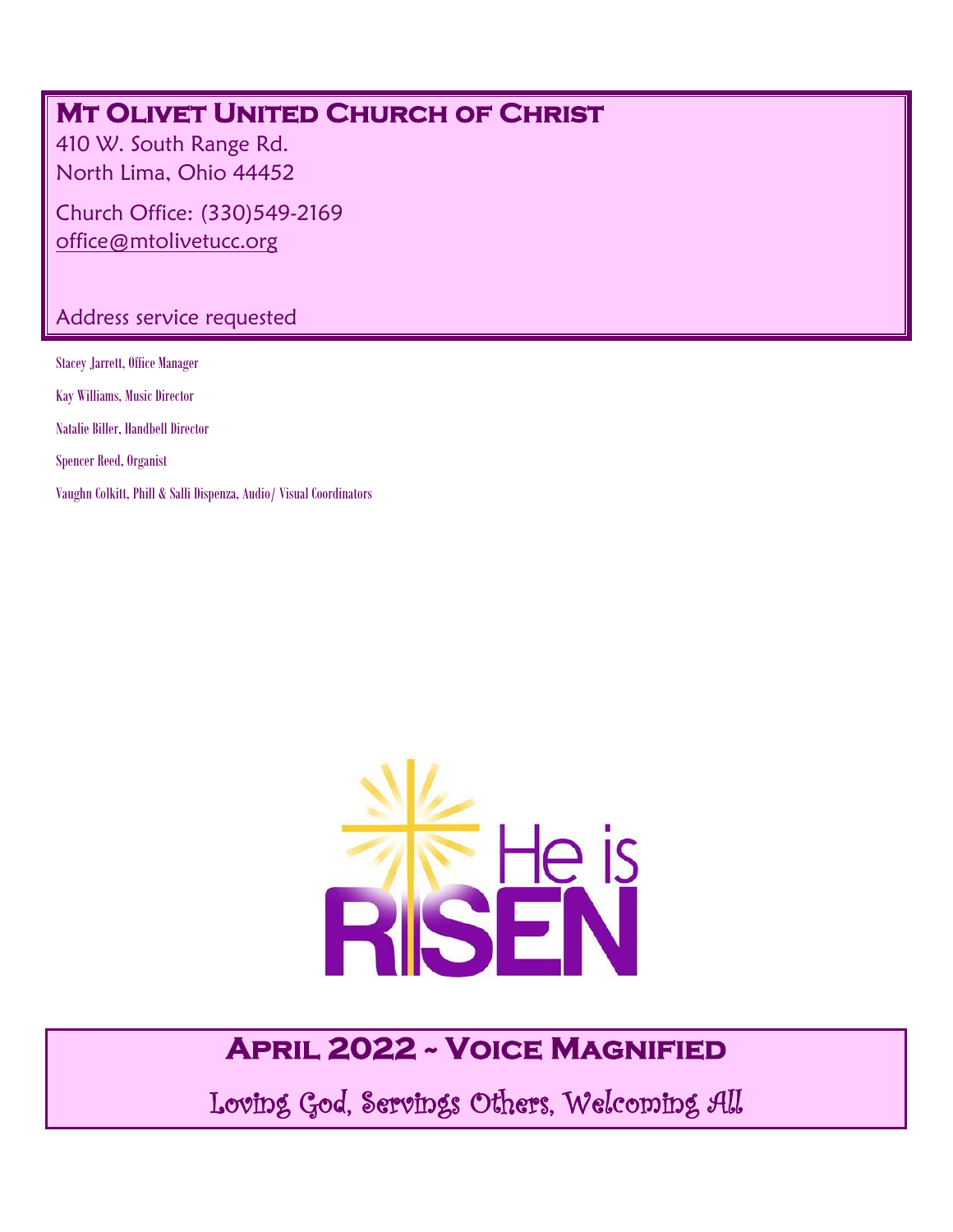# WELCOME APRIL!

# He is Not Here; He Has Risen

#### April Meetings

- ➢ 6 th Last Lenten Supper & Bible Study
- ➢ 7 th Spiritual Council 8pm
- $\geq 13$ <sup>th</sup> Consistory 7pm
- $\geq 16$ <sup>th</sup> Grief Group 9am in Chapel

#### Important Dates

- ❖ 3 rd Communion
- $\div$  10<sup>th</sup> Palm Sunday
- ❖ 14th 24-Hour Prayer Vigil
- ❖ 15 <sup>h</sup> Good Friday Service 7pm
- ❖ 16th Rummage Collection Begins
- ❖ 17th Easter Sunday; Voice Mag. Due
- ❖ 24th CDCNL Potato Bake @ Paradise

#### April Liturgists

3 rd – Cynthia Walker  $10<sup>th</sup> - Ay$ la Lippert  $17<sup>th</sup>$  – Gemma Lippert 24th – Kay Williams See Kay Williams to signup for May dates.

#### Alter Flowers

If you would like to dedicate flowers for a Sunday Service, please contact the office.

#### Upper Room Devotionals

The booklets are published bi-monthly and we offer them free of charge. They are located in the office and in the back of the Sanctuary, alongside the newsletters.

#### Change of Address

If you have moved or changed your phone number or email address, please notify the office.

#### April Use-of-Church Requests

23<sup>rd</sup> – South Range Little Raiders 8am-12pm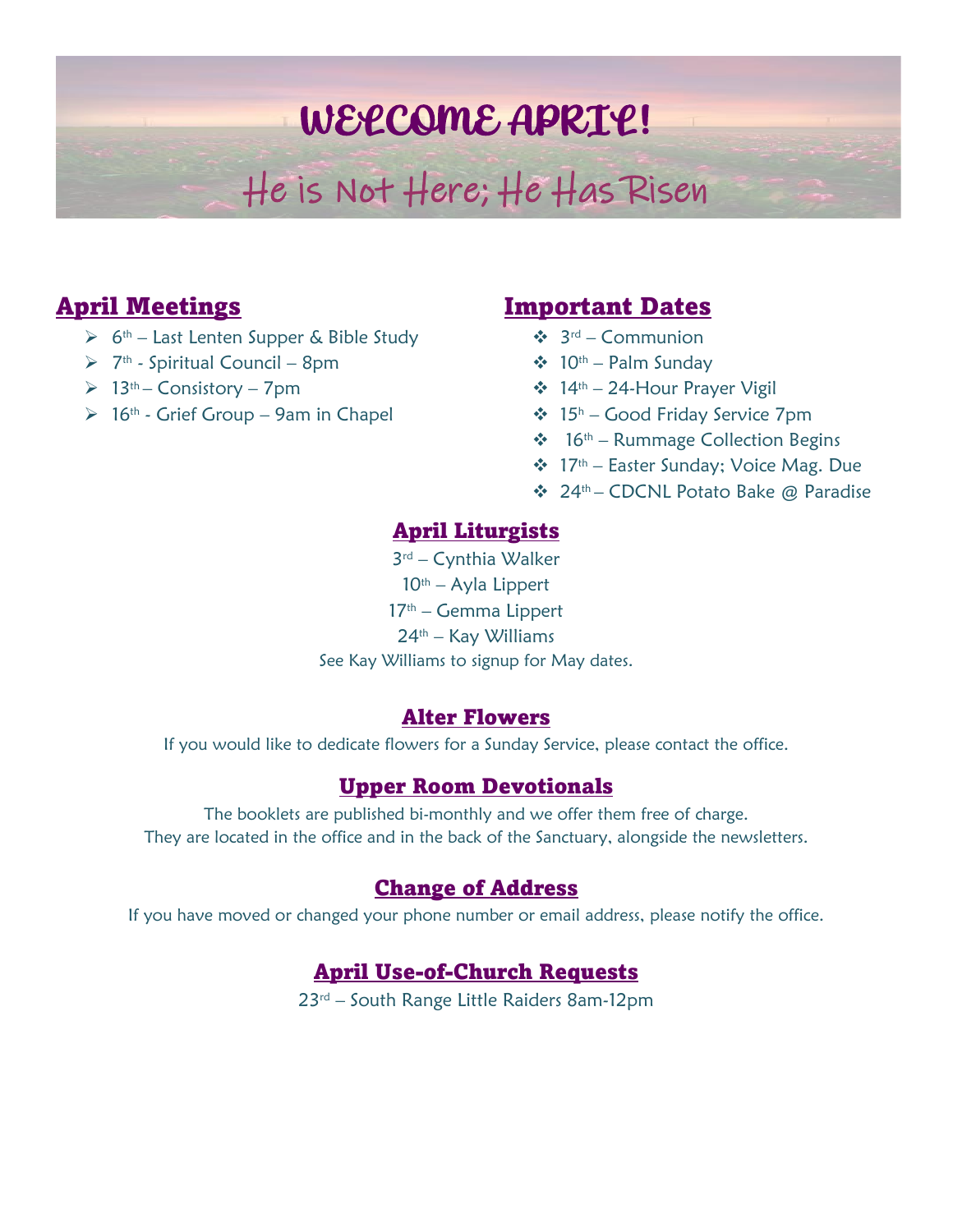## **Community Day Camp of North Lima's**  Loaded Baked Potato

### **Fundraiser**

 **Proceeds benefit the day camp program scheduled for July 25th -29th** Proceeds benefit the day camp program<br>scheduled for July 25<sup>th</sup>-29<sup>th</sup><br>**April 24<sup>th</sup> 11:30am- 1:30pm** 



*Build Your Own! Includes all the toppings, choice of sides, bread, dessert & beverage!*

Paradise Church 10020 New Buffalo Rd., Canfield

Visit our website! [https://www.mtolivetucc.org](https://www.mtolivetucc.org/)

Join us on Facebook @ Mt. Olivet United Church of Christ!

GROUPS THAT MEET AT MT. OLIVET Al-anon – Mondays at 10am in the Chapel AA – Saturdays at 7pm in NFH

Boy Scouts – Tuesdays at 6:30pm in NFH Leader meeting 3rd Monday at 7pm in Chapel Girl Scouts – Mondays at 5:45pm

# Mount Olivet UCC's IG



May 5th,6th & 7th *Thursday – 9am-6pm – Bake Sale*

*Friday - 9am-5pm - ½ Price Day*

*Saturday - 9am-noon – \$1 Bag Day*

**Drop-offs Accepted: April 16th – 29th ONLY During Hours: Mon, Wen, Fri, Sat 9am-12pm Tues & Thurs 6pm-8pm**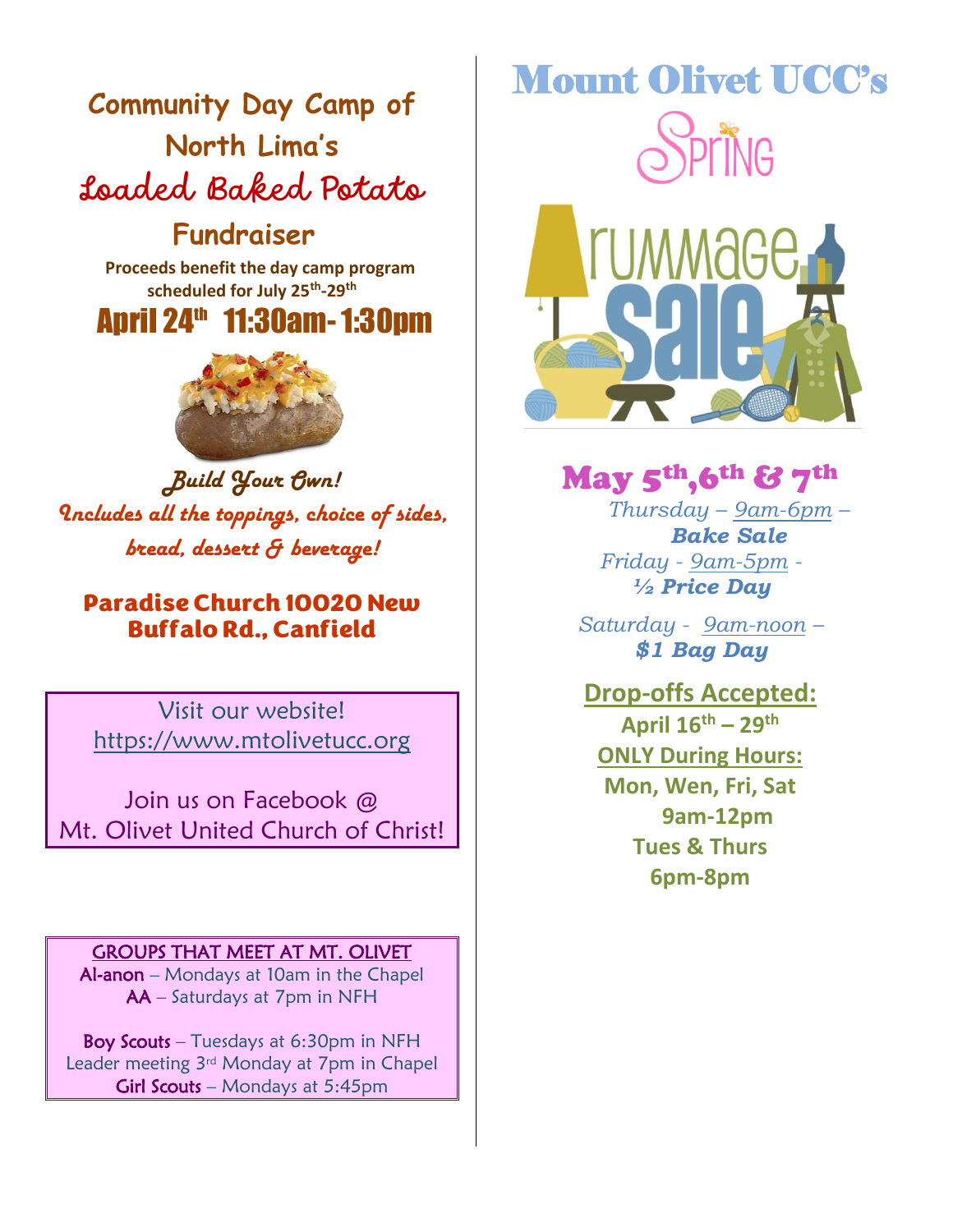

**Consistory News**  by Tammie Jones

 God is good! He loves us – He is with us – and He will provide! These words bear repeating as we, as a church family, enter a time of uncertainty and apprehension following Pastor Michael's departure. Again, I want to assure everyone that the process is well underway to getting an interim pastor in place so we can move forward in our search for a settled pastor. I have had contact with the Living Waters Association almost weekly. Several people within the congregation have reached out to me indicating an interest and willingness to serve where needed throughout this process. I am grateful for that and will be calling on you once we get to the stages of the process where committees become active. As we do move through this process, remember, it is a process. Patience is a virtue!

 In the meantime, we will continue to provide meaningful worship services each week. Tina Turnbull has worked very hard to schedule pastors for the coming weeks. Sean Drummond and I will continue to fill the gaps as needed, as well. Of course, the choir and Contemporary Team will lift our spirits with music. We are so blessed with musical talent! As we move forward, if you have any thoughts or concerns, please let a member of Consistory know.

 I think it's appropriate that we find ourselves in the Lenten season during this transition – a time for reflection. Let's use this opportunity for honest and prayerful reflection on those things that MTO needs, and also on what is holding us back from achieving our mission. Change is never easy, but nothing worthwhile is ever easy. So, let's not be afraid, but rather welcome the opportunities that change can present.

 Thank you to all of those who contributed in any way to the farewell luncheon on

February 27. Everything, from the table settings and centerpieces to the food, was wonderful!

 I'd also like to thank Sean Drummond for a beautiful and moving Ash Wednesday service, and for serving at the Communion worship service just days later. Thanks also goes to the Worship & Music Committee: Barb, Corinne, John & Trent; for spearheading the Wednesday Lenten Supper and Bible Study. The first supper was a huge success! Worries about not having enough food were certainly unfounded! An easy, fun and relevant craft project was beautifully executed. Adryan (my grandson) is still talking about his prayer jar! And, a very informal conversational study, based on a book title, '*Give Up Something Bad for Lent*', started. The Wednesday suppers will continue each week through April 6th. You should come – unless you don't like good food and even better fellowship!

 The new phone system is in! And the PayPal account has been established. It should be available soon for presenting offerings electronically. Stay tuned for **instructions!** 

 We have posted a sign-up sheet for Offering Counters in the hallway. You can volunteer on a weekly basis, and you will be paired with a Consistory member. So, don't worry about having to make a long-term commitment or be intimidated by the process. You will generally finish in about 15-20 minutes after the service ends. If you can stick around on a Sunday, please consider helping out!

 In the coming month, let's stay focused on God, and His plans for us. Let's seize every opportunity to share compassion.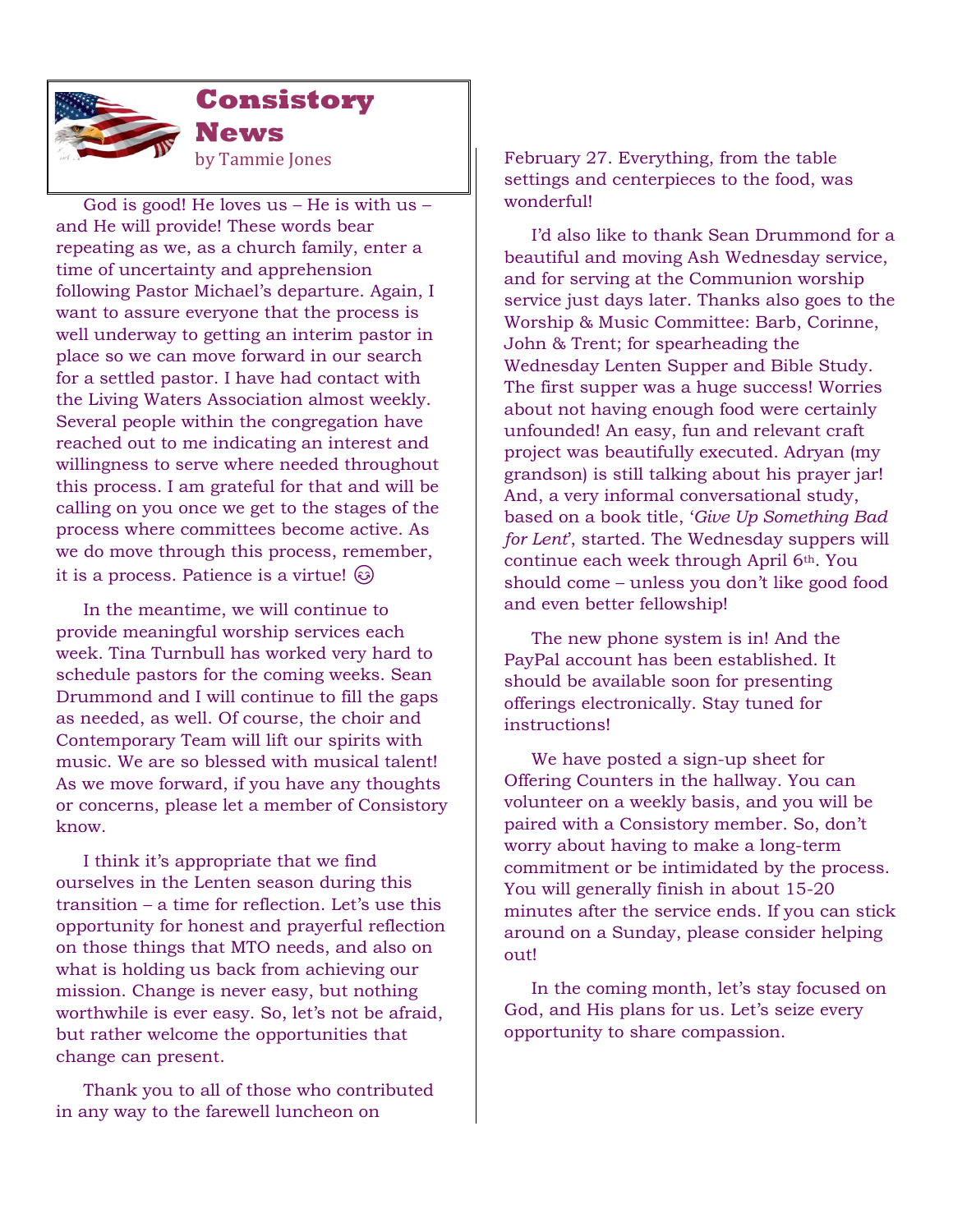



#### February

| <b>Beginning Balance</b> | \$6,598.58    |
|--------------------------|---------------|
| Income                   | \$7,270.00    |
| Expense                  | \$(13,339.00) |
| <b>Ending Balance</b>    | \$40,529.58   |

Thank you to all for your continued support of Mt. Olivet's mission to: Serve God, Serve Others, and Love All.



Dear Mt. Olivet Church Family, Thank you so much for all the love, hugs, cards & prayers at out mother, Alyce Sheely's, passing. Our family appreciates all you have done for our family! God's Blessings, the Dale & Alyce Sheely Family



# Women's Guild

News

by Stacey Jarrett

Women's Guild held a meeting on March  $8<sup>th</sup>$ , and we made some headway on scheduling out the year. Our official schedule is posted in the hallway with our events for the year. These are subject to change, as we may add some fun days into the mix. In April, you can look

forward to the **24-hour Prayer Vigil** that begins on Maundy Thursday and into Good

Friday. **Rummage Collection begins April**  16<sup>th</sup> and goes through the 29<sup>th</sup>. Please say that you will give us hand with item collection and/or the days of the sale. We can't make this mission work without many hands involved! So, start doing some spring cleaning and get your gently-used items ready to donate! Sorry, we cannot take exercise equipment, TVs, or encyclopedias.



Practice Times: **THURSDAYS** Handbells at 5:45pm Choir at 7pm



Sunday Worship services are still streamed live each **Sunday at 10:30am** on Facebook.